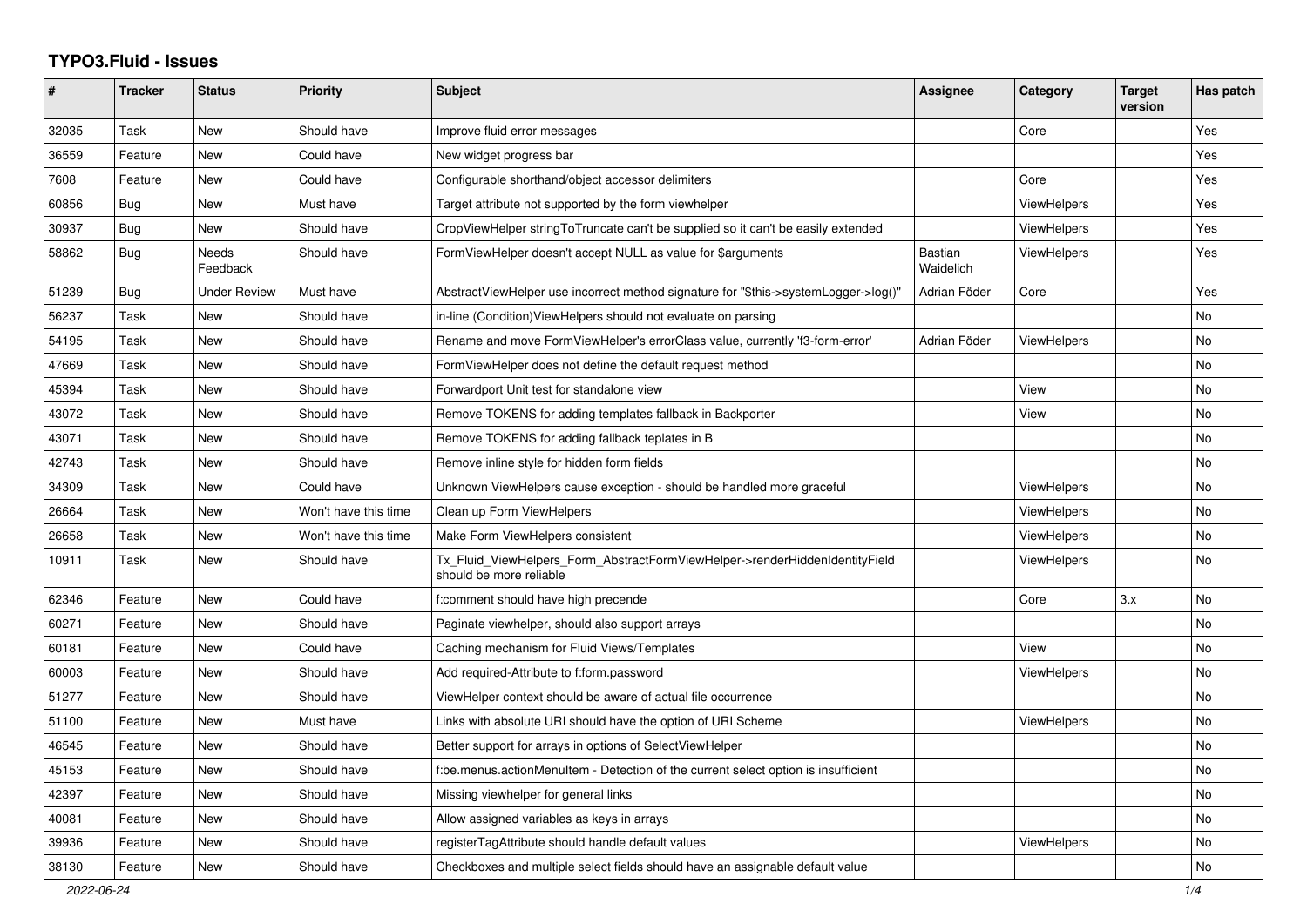| #     | <b>Tracker</b> | <b>Status</b> | <b>Priority</b> | Subject                                                                                                     | <b>Assignee</b>        | Category    | <b>Target</b><br>version | Has patch |
|-------|----------------|---------------|-----------------|-------------------------------------------------------------------------------------------------------------|------------------------|-------------|--------------------------|-----------|
| 37095 | Feature        | New           | Should have     | It should be possible to set a different template on a Fluid TemplateView inside an<br>action               | Christopher<br>Hlubek  |             |                          | No        |
| 36410 | Feature        | New           | Should have     | Allow templates to send arguments back to layout                                                            |                        | ViewHelpers |                          | No        |
| 33215 | Feature        | New           | Should have     | RFC: Dynamic values in ObjectAccess paths                                                                   |                        |             |                          | No        |
| 31955 | Feature        | New           | Should have     | f:uri.widget                                                                                                |                        | Widgets     |                          | No        |
| 30555 | Feature        | New           | Could have      | Make TagBuilder more extensible                                                                             |                        | Core        |                          | No.       |
| 10472 | Feature        | New           | Could have      | Fluid Standalone distribution                                                                               |                        | Core        |                          | No        |
| 3725  | Feature        | New           | Could have      | <b>CSS Engine</b>                                                                                           | Christian Müller       | ViewHelpers |                          | No.       |
| 58983 | Bug            | New           | Should have     | format.date does not respect linebreaks and throws exception                                                |                        |             |                          | No        |
| 58921 | Bug            | New           | Should have     | f:form.* VHs crash if NOT inside f:form but followed by f:form                                              |                        |             |                          | No        |
| 57885 | Bug            | New           | Must have       | Inputs are cleared from a second form if the first form produced a vallidation error                        |                        |             |                          | No.       |
| 54284 | Bug            | New           | Should have     | Default Option for Switch/Case VH                                                                           |                        | ViewHelpers |                          | No        |
| 52591 | Bug            | New           | Should have     | The Pagination Widget broken for joined objects                                                             |                        |             |                          | No        |
| 52419 | Bug            | New           | Should have     | Wrong PHPDocs notation for default value inline f:translate viewhelper                                      |                        |             | 2.0                      | No        |
| 49600 | Bug            | New           | Should have     | f:form tag shown as a HTML on frontend                                                                      |                        | ViewHelpers |                          | No        |
| 49038 | Bug            | New           | Must have       | form.select does not select the first item if prependOptionValue is used                                    |                        |             |                          | No        |
| 45384 | Bug            | New           | Must have       | Persisted entity object in widget-configuration cannot be deserialized (after reload)                       |                        | Widgets     | 2.0.1                    | No        |
| 40064 | Bug            | New           | Must have       | Multiselect is not getting persisted                                                                        |                        | ViewHelpers |                          | No        |
| 39990 | Bug            | New           | Should have     | Same form twice in one template: hidden fields for empty values are only rendered<br>once                   |                        | Core        |                          | No        |
| 38369 | Bug            | <b>New</b>    | Must have       | Resource ViewHelpers should not fall back to request package                                                |                        | View        |                          | No        |
| 37619 | Bug            | New           | Should have     | Fatal Error when using variable in name attribute of Section ViewHelper                                     |                        | ViewHelpers |                          | No        |
| 36655 | Bug            | New           | Should have     | <b>Pagination Links</b>                                                                                     |                        | Widgets     |                          | No        |
| 33551 | Bug            | New           | Must have       | View helper values break out of a partial scope                                                             | Sebastian<br>Kurfuerst | Core        |                          | No        |
| 28554 | Bug            | New           | Should have     | (v4) implement feature flag to disable caching                                                              |                        |             |                          | No        |
| 28553 | Bug            | New           | Should have     | improve XHProf test setup                                                                                   |                        |             |                          | No        |
| 28552 | Bug            | New           | Should have     | (v5) write ViewHelper test for compiled run; adjust functional test to do two passes<br>(uncached & cached) |                        |             |                          | No        |
| 28550 | <b>Bug</b>     | New           | Should have     | (v4) make widgets cacheable, i.e. not implement childnodeaccess interface                                   |                        |             |                          | No        |
| 28549 | <b>Bug</b>     | New           | Should have     | make widgets cacheable, i.e. not implement childnodeaccess interface                                        |                        |             |                          | No        |
| 27607 | Bug            | New           | Must have       | Make Fluid comparisons work when first element is STRING, second is NULL.                                   |                        | Core        |                          | No        |
| 12863 | Bug            | New           | Should have     | Attributes of a viewhelper can't contain a '-'                                                              | Sebastian<br>Kurfuerst | Core        |                          | No        |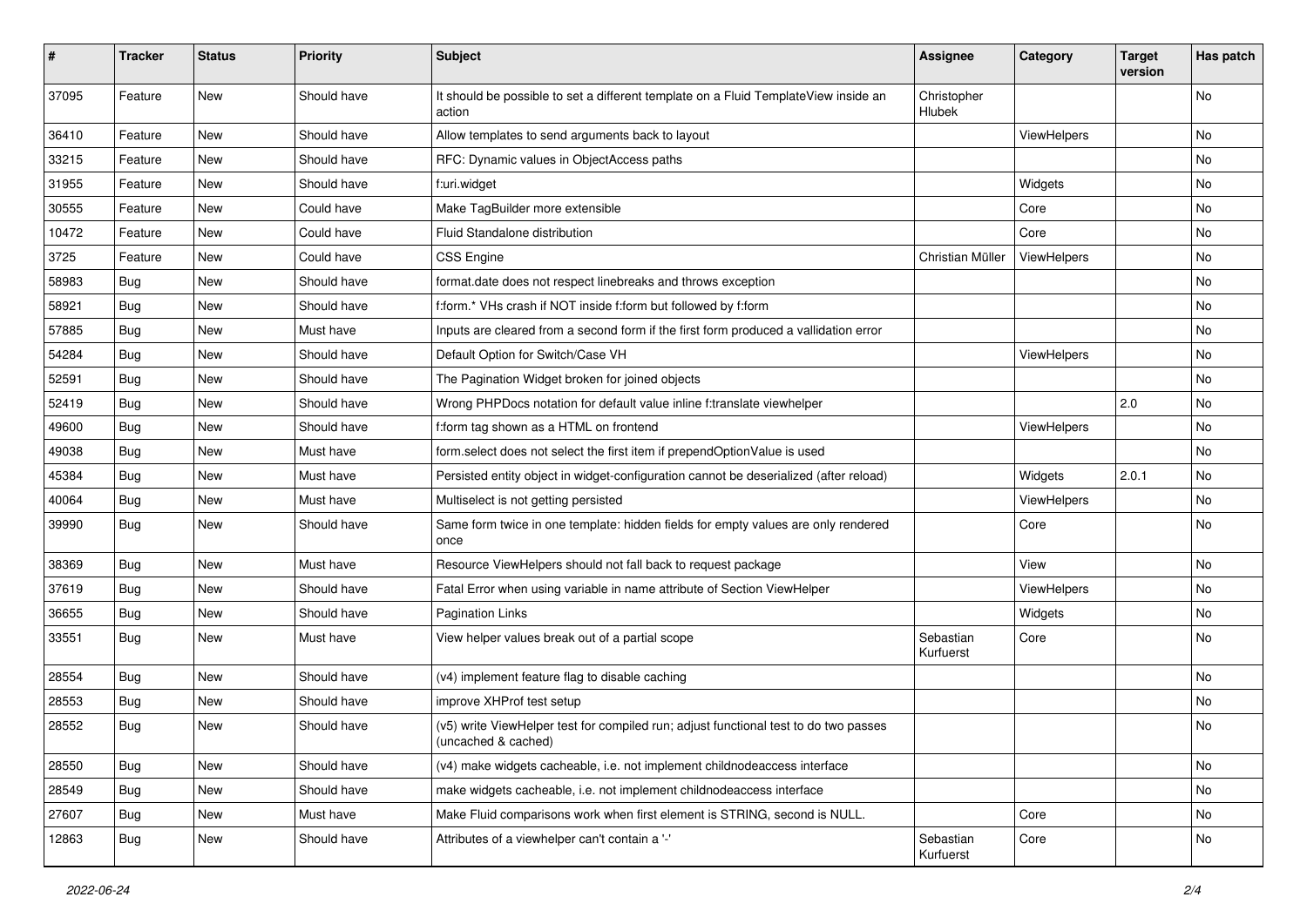| #     | <b>Tracker</b> | <b>Status</b>            | <b>Priority</b> | Subject                                                                                              | <b>Assignee</b>             | Category    | <b>Target</b><br>version | Has patch |
|-------|----------------|--------------------------|-----------------|------------------------------------------------------------------------------------------------------|-----------------------------|-------------|--------------------------|-----------|
| 8648  | Bug            | New                      | Should have     | format.crop ViewHelper should support all features of the crop stdWrap function                      |                             | ViewHelpers |                          | No        |
| 3481  | Bug            | New                      | Should have     | Use ViewHelperVariableContainer in PostParseFacet                                                    |                             | Core        |                          | No        |
| 5933  | Feature        | Accepted                 | Should have     | Optional section rendering                                                                           | Sebastian<br>Kurfuerst      | ViewHelpers |                          | No        |
| 28551 | Bug            | Accepted                 | Should have     | (v4) backport VHTest                                                                                 | Sebastian<br>Kurfuerst      |             |                          | No        |
| 46091 | Task           | <b>Needs</b><br>Feedback | Should have     | Show source file name and position on exceptions during parsing                                      |                             |             |                          | No        |
| 8491  | Task           | Needs<br>Feedback        | Should have     | link.action and uri.action differ in absolute argument                                               | Karsten<br>Dambekalns       | ViewHelpers |                          | No        |
| 33394 | Feature        | Needs<br>Feedback        | Should have     | Logical expression parser for BooleanNode                                                            | <b>Tobias Liebig</b>        | Core        |                          | No        |
| 8989  | Feature        | Needs<br>Feedback        | Could have      | Search path for fluid template files                                                                 |                             | View        |                          | No        |
| 3291  | Feature        | Needs<br>Feedback        | Should have     | Cacheable viewhelpers                                                                                |                             |             |                          | No        |
| 46289 | Bug            | Needs<br>Feedback        | Should have     | Enable Escaping Interceptor in XML request format                                                    |                             | View        | 2.0.1                    | No        |
| 36662 | Bug            | Needs<br>Feedback        | Should have     | Checked state isn't always correct when property is collection                                       | Kevin Ulrich<br>Moschallski | ViewHelpers | 1.1.1                    | No        |
| 33628 | <b>Bug</b>     | Needs<br>Feedback        | Must have       | Multicheckboxes (multiselect) for Collections don't work                                             | Christian Müller            | ViewHelpers |                          | No        |
| 5636  | Task           | Under Review             | Must have       | Form_RadioViewHelper and CheckBoxViewHelper miss check for existing object<br>before it is accessed. |                             |             |                          | No        |
| 52640 | Feature        | <b>Under Review</b>      | Should have     | Create an UnlessViewHelper as opposite to the IfViewHelper                                           | Marc Neuhaus                |             |                          | No        |
| 49756 | Feature        | <b>Under Review</b>      | Should have     | Select values by array key in checkbox viewhelper                                                    |                             |             |                          | No        |
| 46257 | Feature        | <b>Under Review</b>      | Should have     | Add escape sequence support for Fluid                                                                |                             | Core        |                          | No        |
| 43346 | Feature        | <b>Under Review</b>      | Should have     | Allow property mapping configuration via template                                                    | Karsten<br>Dambekalns       | ViewHelpers | 2.1                      | No        |
| 65424 | Bug            | <b>Under Review</b>      | Should have     | SelectViewHelper must respect option(Value Label)Field for arrays                                    |                             | ViewHelpers |                          | No        |
| 59057 | Bug            | Under Review             | Must have       | Hidden empty value fields shoud be disabled when related field is disabled                           | <b>Bastian</b><br>Waidelich | ViewHelpers |                          | No        |
| 55008 | Bug            | <b>Under Review</b>      | Should have     | Interceptors should be used in Partials                                                              | Christian Müller            |             |                          | No        |
| 53806 | <b>Bug</b>     | <b>Under Review</b>      | Should have     | Paginate widget maximumNumberOfLinks rendering wrong number of links                                 | Bastian<br>Waidelich        | Widgets     |                          | No        |
| 50888 | <b>Bug</b>     | <b>Under Review</b>      | Should have     | WSOD by changing name of section and if Fluid caches are generated                                   |                             |             |                          | No        |
| 47006 | Bug            | <b>Under Review</b>      | Should have     | widget identifier are not unique                                                                     |                             |             |                          | No        |